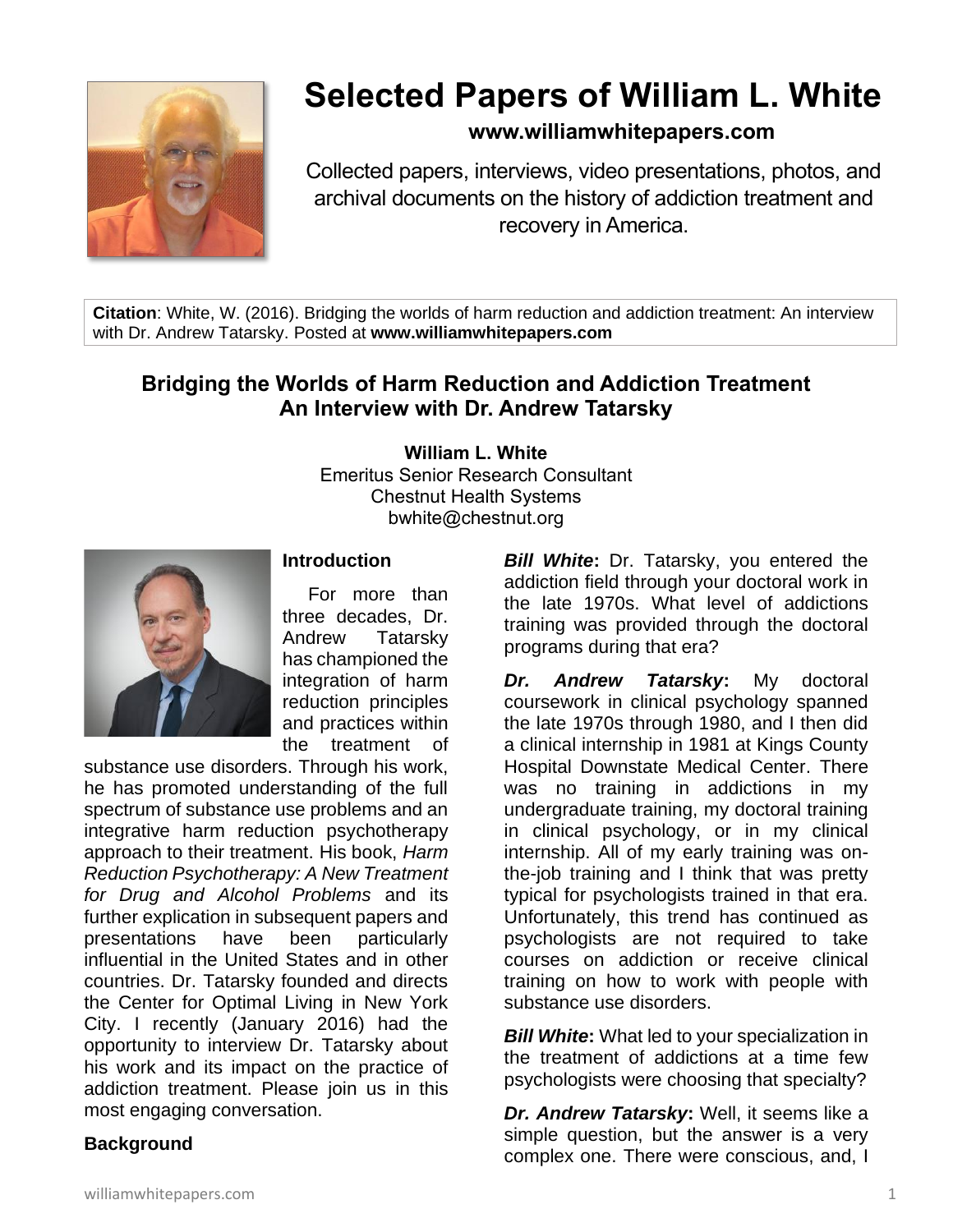think, unconscious motivations operating within that choice. First, an interesting set of coincidences led me to see a number of patients struggling with drug and alcohol problems throughout my graduate training. I saw such patients at the Psychological Center at The City College of New York where I did my training, and then I saw several patients with substance-related problems on my internship. Although none of my supervisors were specifically expert in substance use or addiction, I got a chance to work intensely with a variety of people with such difficulties and that made a very deep impression on me and stoked an interest in the field.

These experiences began to challenge my thinking about what were then the prevailing and very limiting ideas about people who struggle with problematic drug use. I was seeing a very diverse group of people who were motivated for change, who were struggling with a wide variety of early traumatic issues and current life stresses that all seemed related to their substance use and who took varying paths to recovery and positive change in their lives. One of my early patients found therapy to be very helpful, but he ultimately discovered that he needed to also attend AA as a way to finally stop drinking, whereas other patients of mine did not find AA to be appealing to them and were really able to make good use of the therapy. These variations contributed to my interest in the field. I saw a group of people who were not being offered sophisticated, individualized treatment in the specialized field of addiction treatment. I perceived this as a real limitation in the field and my sense of social justice spurred me to want to help this underserved group of people.

There were also a number of other more personal issues that contributed to this interest. I had experienced a family history of problematic drug use that contributed to my interest, and I grew up in the New York art scene in the 1950s and '60s where there was a lot of drug and alcohol use. And growing up in the '60s as a teenager, there was a lot of drug use in my social group, and

I had witnessed a number of people using drugs, some without difficulties and others who got into serious trouble with drugs. All of these experiences fueled a curiosity about the complexity and challenges of working with people experiencing problems with alcohol and other drugs. And there was this pervasive question: Why do some people get into trouble with their drug use while others do not?

Throughout the course of my career, there have been these interesting coincidences, or defining moments, that seemed to guide me into this field. I don't necessarily believe in magic, but a number of these moments were so timely that you have to wonder. Earlier in undergraduate and graduate school, I had actually specialized in and worked my way through school working with individuals with developmental disabilities, another stigmatized group of people. I had assumed that was where I would end up in my career. After my clinical internship, I was hired for a job in this field. However, before I started the job, I saw a small advertisement in the *New York Times* from an addiction treatment center up in East Harlem. They were looking for counselors with doctoral training, and it was as if this advertisement was speaking directly to me. I think all of these forces I've mentioned drew me to call and apply for that job. I was interviewed by five people on the day that I went up there. They offered me the job and I took it. And that was my entry into the field.

**Bill White:** How would you describe the state of addiction treatment as you entered the field?

*Dr. Andrew Tatarsky***:** I was very excited to take this job and learn the state of the art of addiction treatment. I expected it would build on what I had learned in my graduate training. But what I encountered was Jellinek's simplistic disease model informed abstinence only approach to treatment that completely dominated the field then and still largely does today. Essentially, I was told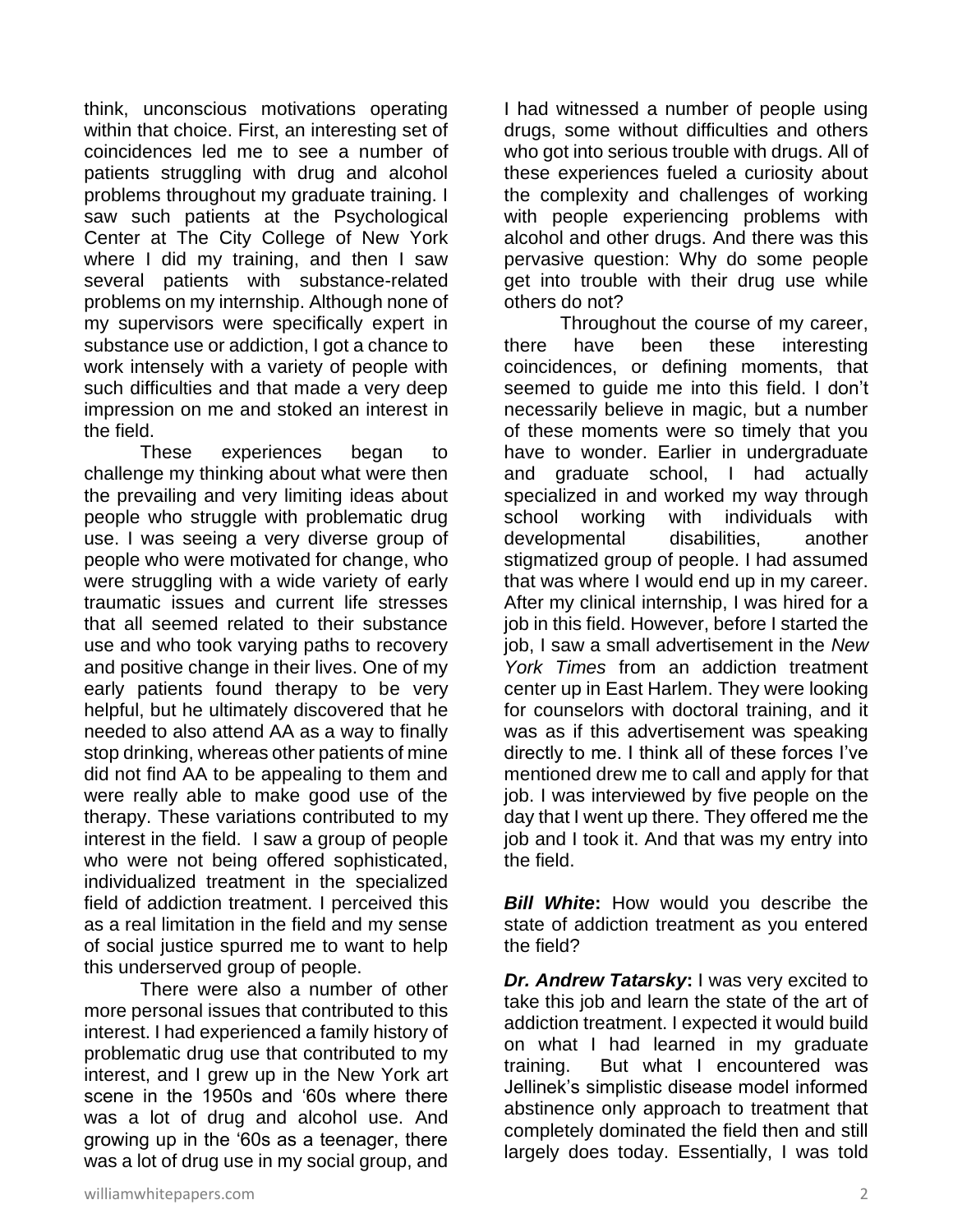that everything I had learned in graduate school I needed to throw out because addicts needed a very different approach. I was told that addiction was a permanent, chronic, progressive disease that is only arrested by complete and total abstinence. While it never quite felt right to me, I learned to work within that model for the first eight years of my career in the field. From this psycho-educational, abstinence only perspective, we educated people about the disease and the importance of complete and total abstinence, and then counseled them about the triggers and cognitive traps that could take them back to using. That was the state of the art at that time.

Through the 1980s I worked in several different places and ultimately (between 1987 and 1990) served as Clinical Director at the Washton Institute on Addictions. Arnold Washton was a very important mentor and figure in my career. He was the director at the first clinic that I worked at and brought me into the addictions field. Then in 1987, when he was opening his institute, I stumbled upon another ad for a position there at a time I was looking to leave my present job. I reconnected with Arnold and we built the Washton Institute over the course of the next four years. It was one of the premiere intensive outpatient programs at the time. Arnold's thinking was very progressive. He and I were trying to integrate psychological theories of addiction and new ways of working with people, but still under the dominant abstinence-only disease ideology. Even in this progressive settings, there was a tremendous tension between the part of me that had been trained as a psychotherapist to understand problematic behavior as multiply meaningful and complex, and what was then a quite simplistic model of treatment and recovery. It was this conflict within me that ultimately led me to begin to question the model and look around for alternatives.

Between 1988 and 1990, I began to question this traditional model and its abstinence requirement and I started experimenting in my newly-developed

private practice treating active drug users without requiring them to commit to abstinence as a goal. They were sufficiently motivated to engage meaningfully in treatment and seemed to be good candidates for therapy. Many of them made significant positive change in their substance use, some cutting back and some deciding to stop using, as well as making positive changes in the wide variety of other personal issues that were related to their substance use problems. In 1994, I had a pivotal, lifechanging conversation with Alan Marlatt. I was describing my quandary, seeing the limitations of traditional treatment and the success that I was having in working with active drug-users. Alan said to me in that conversation, "You're doing harm reduction." That was like my spiritual awakening and a major paradigm-shifting moment for me. Alan introduced me to harm reduction as an alternative framework for helping, which is really how I've come to see it. I saw harm reduction principles as having tremendously positive implications for psychotherapy, counseling, and substance use treatment. That led to a commitment over the course of my career to draw out the therapeutic implications of the harm reduction model.

I began to further integrate this into my clinical practice and began to write about it, with my book coming out in 2002. Shortly after that, I began to get invitations to train people and that led to a whole amazing adventure of national and international training, which has been one of the catalysts for the development of my approach to harm reduction psychotherapy, what I call Integrative Harm Reduction Psychotherapy (IHRP). Then in 2010, while I was training and supervising a few senior psychologists, it occurred to me that there should be a home for IHRP in New York City. I envisioned this as having both a therapy center that would be a laboratory for the ongoing evolution of IHRP and a showcase for what IHRP looks like in a comprehensive therapeutic setting and also having an education and professional training component. I began to talk to others about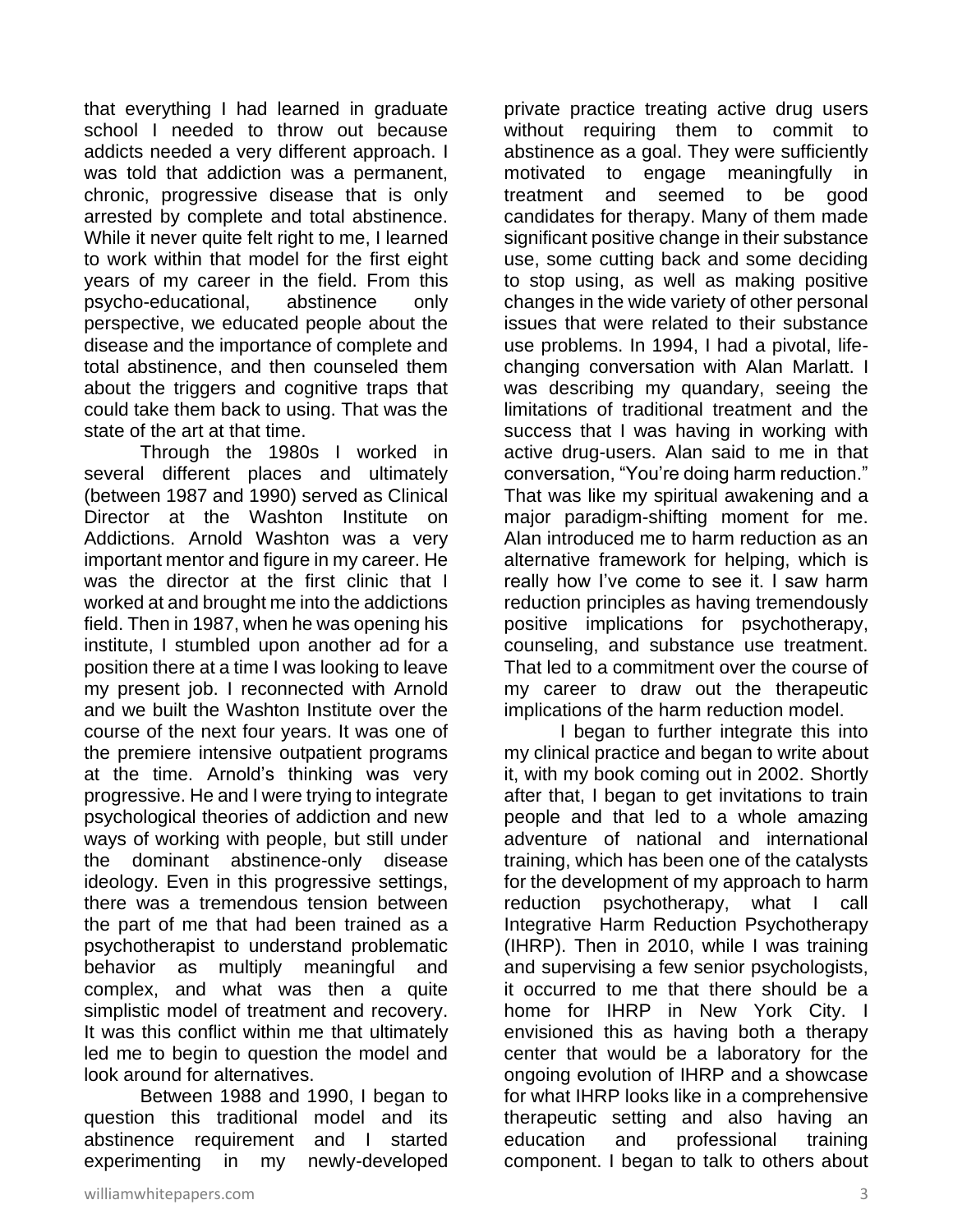this hugely important and complicated decision to open such a center. A pivotal factor in the final decision to do so was a conversation I had with Tom Horvath. I'd worked with Tom in a number of different professional contexts and I was very impressed by his work in La Jolla at Practical Recovery where he was developing what he calls a more evidence-based, empowering approach to helping people with drug and alcohol problems. In a conversation with him, I shared my thoughts about opening the center, and he gave me the final encouragement and push to do it. So, in 2011, we formally opened the Center for Optimal Living in New York City, which has been a new and very exciting chapter in my work.

#### **Harm Reduction and Addiction Treatment**

*Bill White***:** How would you describe your ongoing development of harm reduction psychotherapy and its contrast with prevailing treatment methods?

*Dr. Andrew Tatarsky***:** I've come to see the harm reduction framework as offering a powerful, effective approach to healing and a corrective to much of what is wrong with the current addiction treatment system. Part of the mission of opening the Center was to have an institution that puts harm reduction psychotherapy front and center in its approach. We wanted to show that a harm reduction approach to substance use treatment could exist in the field alongside the other approaches. But we faced several questions: Would it be viable? Would it be effective? Would it be supported by the community? To date, we've developed a therapy center that has grown from three clinicians to twelve clinicians, grown in terms of our patient census, and have experienced increasing acceptance and stature in the community among professionals and the public.

IHRP is highly personalized treatment that begins with what I think is the essential

place to begin: comprehensive evaluations and working collaboratively with patients to develop their treatment plans. Plans can be as minimal as a once-a-week therapy session or group or as intensive as multiple individual sessions, multiple groups, family therapy, and couples therapy. We work closely with several addiction psychiatrists and a group of complementary practitioners- -medical doctors, nutritionists, physical trainers, and so on. We can put together extremely comprehensive plans for people that are holistic and encompass many domains. I would say what characterizes this approach and what distinguishes it from others is that all of our work is individually tailored in collaboration with our patients. We don't have structured intensive outpatient programs that people go through in a kind of systematic way. There are some patients who really benefit from that kind of treatment, so it's not that I'm at odds with that, but what we offer is a highly personalized process that puts the patient's needs and motivation at the center of the treatment.

I've been more recently thinking about the paradigm shift and scientific revolution that's happening in our field right now. We are now unfolding and increasing our understanding of the full spectrum of problematic substance use and addiction. The clinical implications of this involve a shift away from a one size fits all, authoritarian, prescriptive approach to treatment that says: "I know the nature of your problem, I know what you should do about it, and I'm going to try to get you to do it in any way that I can." And that can be from a loving or, in some cases, very punitive and threatening approach to treatment. The shift is toward a collaborative model that empowers the patient to become actively involved in constructing, co-constructing the treatment from the beginning to the end.

There's a growing group of colleagues in the field who are calling their work by different names, but this collaborative, empowering approach is a common thread. We think about harm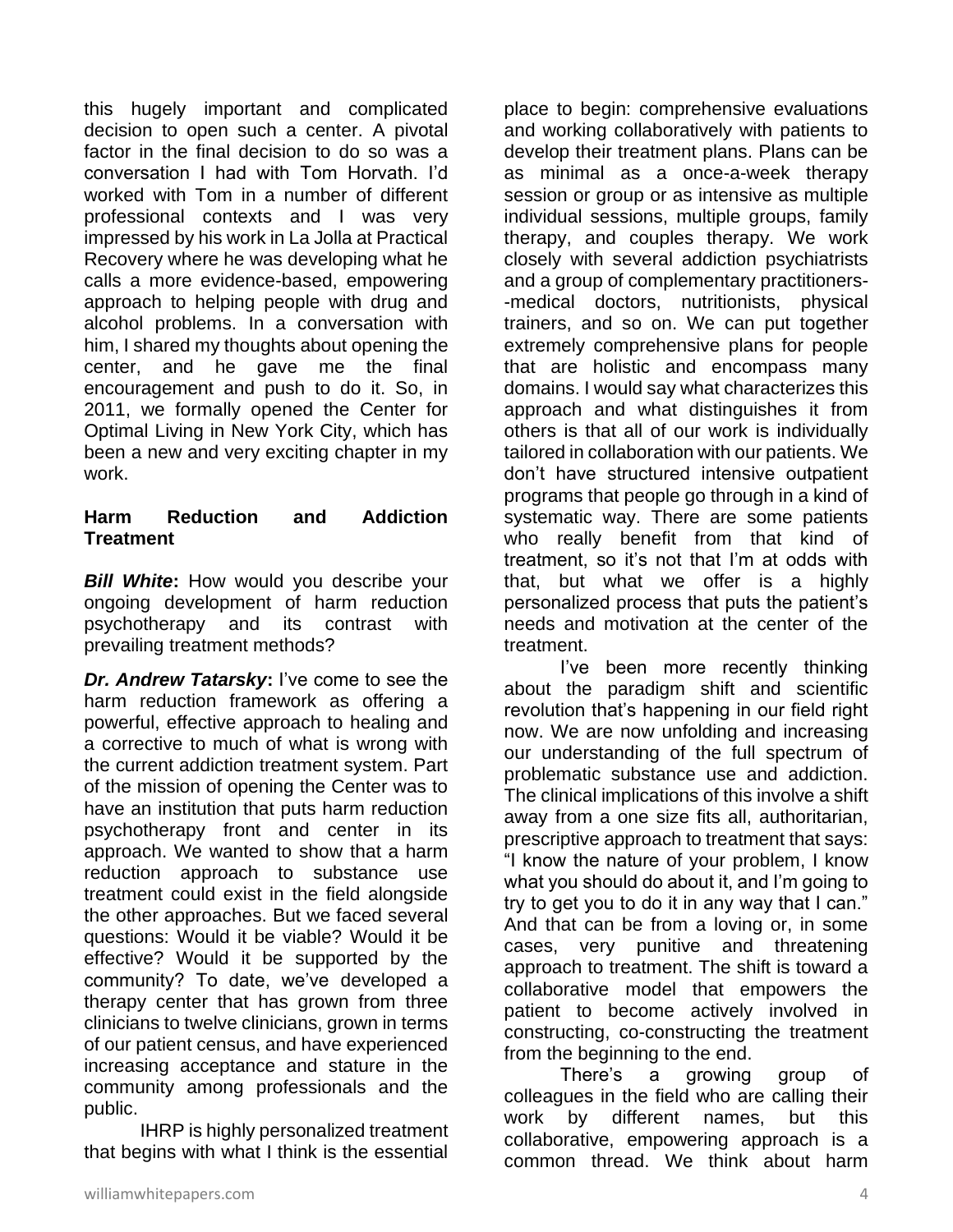reduction psychotherapy as informing all aspects of treatment. My integrative harm reduction psychotherapy emerged as an individual model for treatment, but part of the evolution of the center has been adapting that model to different modalities and with different sub-populations of patients. We've been working on an integrative harm reduction approach to group therapy, family therapy, and couples therapy. In fact, we have several team members who are set to start new groups in the near future. One is a couples therapist who is about to launch a multiple couples group organized around these principles for couples who have active substance use issues in one or both partners. Another is a group for people who are interested in exploring their relationship to smoking.

*Bill White*: Are there other elements that distinguish harm reduction psychotherapy from more traditional addiction treatment approaches?

.

*Dr. Andrew Tatarsky***:** Yes, let's think about the core principles in integrative harm reduction approach. One of the central principles is a shift from abstinence only the position that abstinence is the only acceptable goal of treatment. Acceptance of that goal is often a prerequisite to entering and remaining in treatment. I think that that is one of the major stumbling blocks in the field. That position shuts the door on the majority of people that are struggling with drugs and alcohol who are not ready, willing, or able to embrace abstinence. I believe this includes nearly everyone at the point when they begin to become concerned about their substance use. The abstinence-only prerequisite is a tremendous obstacle for people to begin a therapeutic or a healing process and severely limits who can enter treatment. The fundamental harm reduction position is that we embrace any reduction in drug-related harm and any improvement in the issues that impact problematic drug use. This enables us to start the therapeutic process wherever the patient is ready to

begin thus making therapy appealing and relevant to each patient. The harm reduction position of starting where the patient is amounts to lesson one in a first counseling or psychotherapy class, but it's typically not what's done in the addictions field. Harm reductionists are rigorously committed to starting where the patient is and, for me, that translates into a primary emphasis on therapeutic alliance and collaboration throughout treatment.

You can't start where the patient is and establish a true therapeutic alliance if you're requiring or demanding the patient to buy in to certain goals that the patient is not ready to accept. Our interest is in seeing how we can create an alliance with a patient around goals and tasks that we agree on and to use that positive relational experience to inspire the patient to become and remain meaningfully engaged in the change process. We see the process of change as occurring in small, often infinitesimal positive directions, not just in the problematic substance use, but on a whole spectrum of issues that affect and are affected by substance use.

When I first began working in the field, the disease model position was that you had to address the disease first by establishing abstinence before you could address any other issue. Our psycho-bio-social model sees multiple factors interacting in ways that are unique for each patient and that get expressed in problematic substance use. We think we need to create a space to collaboratively access and clarify the unique nature of each person's relationship to substances. We can then work together to identify the unique factors that are at play for each patient and bring interventions to this whole set of factors that affect substance use: trauma, difficulties with affect regulation, the multiple meanings that substance use takes on, and functions that substance use takes on for people in terms of their feelings, self-esteem and identity and interpersonal relationships.

Another piece is what we call enhancing self-management or self-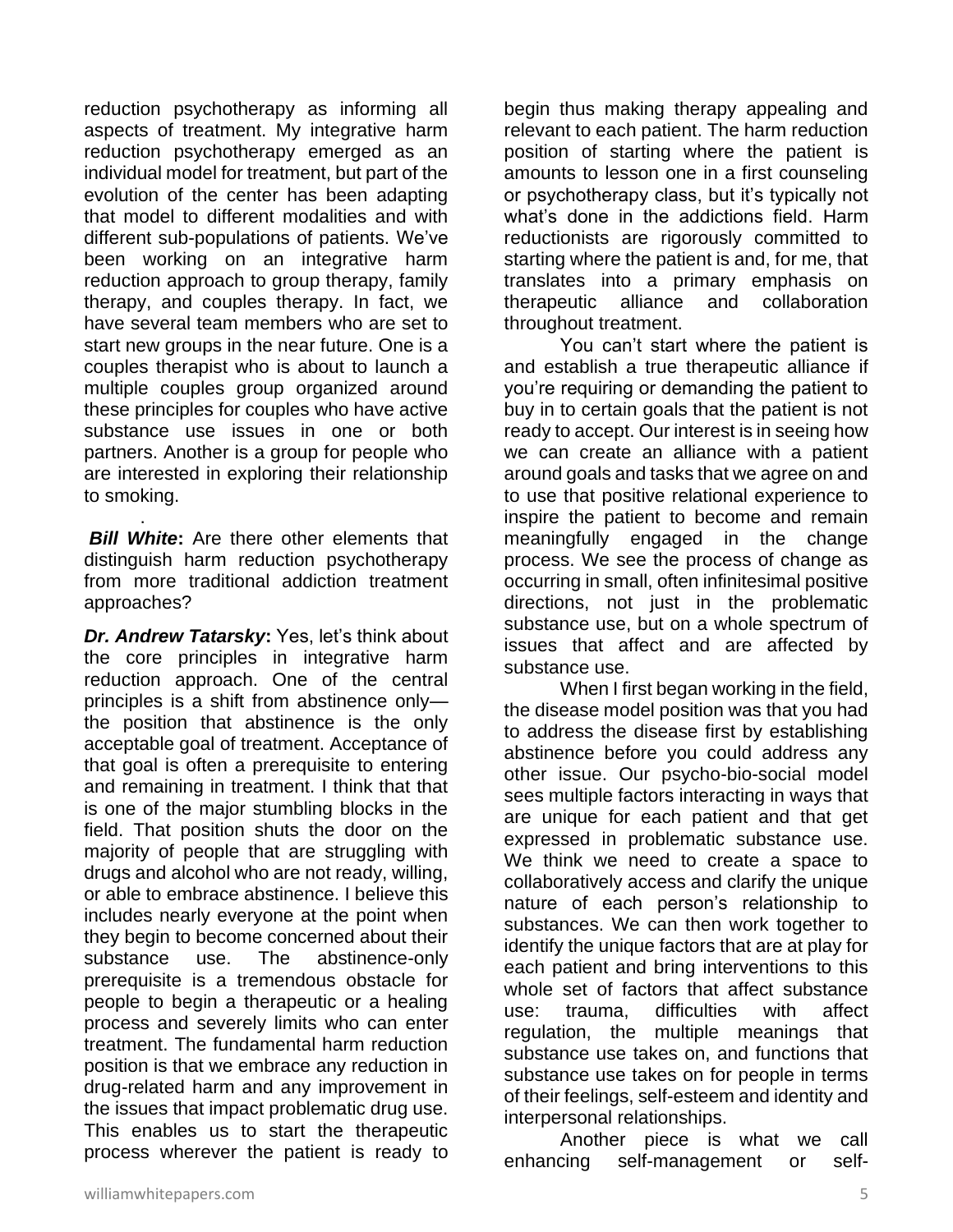regulation skills. We see that for many people, self-regulation is really deficient or disturbed; that is, the capacity to manage feeling states, self-esteem, and relationships and engage in self-care. We integrate cognitive behavioral self-management skills as well as mindfulness practices and breathing techniques to help people develop a greater capacity to sit still with the discomfort that frequently gives rise to the addictive impulse. One of the techniques used is called urge surfing. It's a term that Alan Marlatt introduced into the addiction field. It's about helping people cultivate a mindful, accepting attitude that supports the capacity to tolerate the distress associated with the urge and opens up the possibility of developing other ways to respond to that urge. By helping people "unwrap the urge," we uncover the multiple meanings, needs, and parts of the self that are often contained within the urge and can begin an exploration of alternative ways to express, resolve or care for them.

Another therapeutic task we focus on is what we call embracing ambivalence. People are inevitably going to be ambivalent about changing and about giving up a behavior or a substance that is serving an important function, even if it is creating serious harm in their lives. The emphasis on alliance and creating safety in the therapeutic relationship makes it possible for us to invite the patient to bring out their ambivalence about changing so that we can do the work of discovering what the grip on the substance is all about. We invite those parts, those needs, those feelings into the room and that opens up the possibility of thinking about new solutions. We call that harm reduction goal-setting. If we can now identify what's driving the urge to use in problematic ways, we can think about alternative solutions, including supporting the patient who wants to cut back or stop to make a positive change in the problematic use.

*Bill White***:** Will some patients initially choose abstinence but then migrate to alternative approaches and others choose a harm reduction incremental change approach and then settle on the goal of abstinence? Is there a high degree of variability of where patients end up with their goals?

*Dr. Andrew Tatarsky: Absolutely, and that's* one of the beautiful things if we place the initial emphasis on engagement and alliance and starting where the patient is. It increases the relevance and appeal of the treatment. Those are the major questions that the larger treatment system needs to take on: How can we make treatment more appealing and more relevant to people that are struggling. If we begin wherever the patient is ready to begin, the therapy is really oriented toward supporting the patient in getting clearer about the nature of their problematic relationship to the drug and what goals and what approach to change best suits them. They may come in with one goal, but discover through the process that it's not a realistic goal or a good fit for them. Very frequently, patients switch goals, and we have patients switching back and forth. The harm reduction framework enables us to keep patients in the same support system, in the same group, with their family support, with the same therapist, while they explore different goals. It's all part of the learning process.

My book describes how this plays out within harm reduction therapy. I present ten case studies, one of my own and nine from other harm reduction therapists. If you look at the outcomes of the ten cases, about half of them chose and successfully achieved moderate drinking, and about half of the cases chose and successfully achieved abstinence, some with Twelve-Step participation. We can help people begin the journey of discovery without knowing the final destination at the outset. There were some studies done in England in clinics that offered both moderation and abstinence as goals for patients entering treatment. They discovered that when people were offered both goals, an increased number of people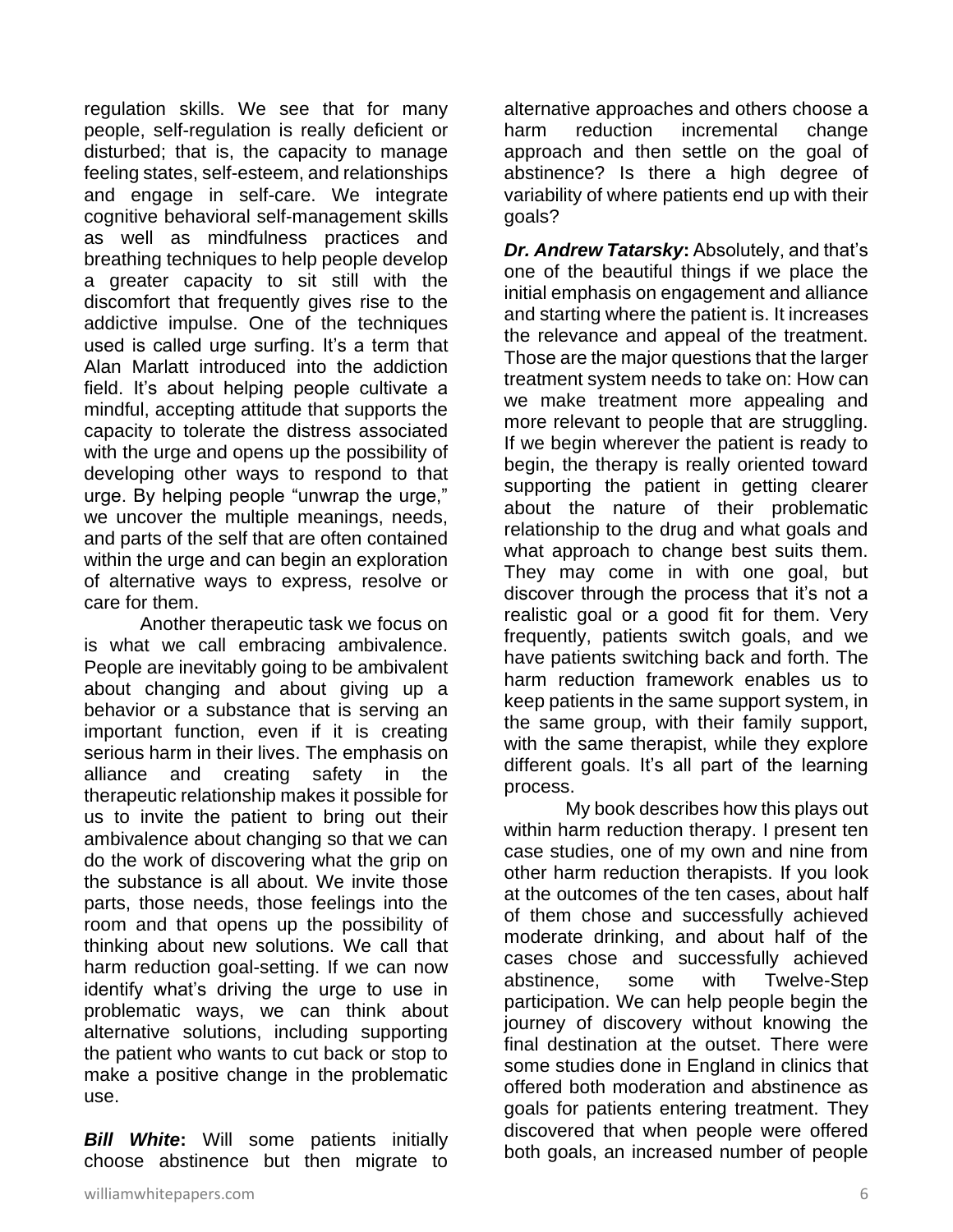entered treatment and an increased number of people completed treatment successfully, but not necessarily with the goal that they initially came for. We see that also.

I had one patient who entered my group about two years ago heavily drinking and his initial goal was to moderate. Over the course of six months, he discovered that he was just having an impossible time of it and began to attend AA while he was attending my group. He stopped drinking with the support of AA and about three months later, decided to leave group so that he could just focus on AA. Eighteen months later, he called me up to say he had been abstinent for eighteen months and was now interested in re-exploring whether moderation is something that he can be successful at. About a month ago, he re-joined our group and there were still some of the same members that knew him from back when, and he has begun to experiment with occasional moderate drinking and approaching it in an extremely thoughtful, systematic way with an experimental attitude, which is what we suggest people bring to any positive change goals and strategies that they may be exploring. If you can explore the goals and the strategies as experiments, whatever happens is going to yield valuable information about the issues and about whether this goal or these strategies are workable or not.

*Bill White***:** That experimental stance seems very congruent with what you've described as the need to shift from a one-truth model to a meta-model of multiple truths.

*Dr. Andrew Tatarsky***:** Yes, thanks for bringing that up. Something that I've been most concerned about in the field is this tendency to believe that there's one explanation for addictive experience and only one solution, with the field devolving into polarized battles about who's right. One of the things that I have learned and feel deeply committed to is that all of the healing traditions and approaches to positive change in the addictive behaviors field have been

life-saving and useful for some people. Probably all of them have been damaging and unhelpful to other people. So the argument about which is the right path is really a doomed argument and does the whole field a disservice. People who struggle with substances are unique people within unique social and cultural circumstances. Our job as a field is to help people find the path that bests suits them. We have to move from a one-truth model to a multiple truth model to achieve that.

*Bill White*: That position demands a high degree of clinical humility and a profound respect for the people that we're working with.

*Dr. Andrew Tatarsky***:** Yes, I entirely agree. And this is what I think is the radical edge of a harm reduction stance and one of the reasons that I love it. I'm aware that harm reduction may not be the best or the only way of describing it. If we think about the shift from presuming that abstinence is the best goal for the patient to a stance that does not presume to know what is best for the patient, it challenges the clinician to meet the patient with no presumption about who that person is, the nature of their problem, or what goals or strategies will work best for this person. That stance enables the clinician to be radically open in listening to the patient and supporting the patient in his or her own process of self-discovery. To fail to do that through an authoritarian stance can end up being a reenactment of trauma. The "You don't know what's best for you, but I do" authoritarian stance is disempowering and can re-traumatize people

*Bill White***:** You've used the term *treatment trauma* to convey this idea of harm in the name of help.

*Dr. Andrew Tatarsky***:** Yes, and I can share my own personal experience to illustrate this. It's been a long journey for me to get to a moment where I think it's important to talk about my own experience of having been a survivor of treatment trauma and how that's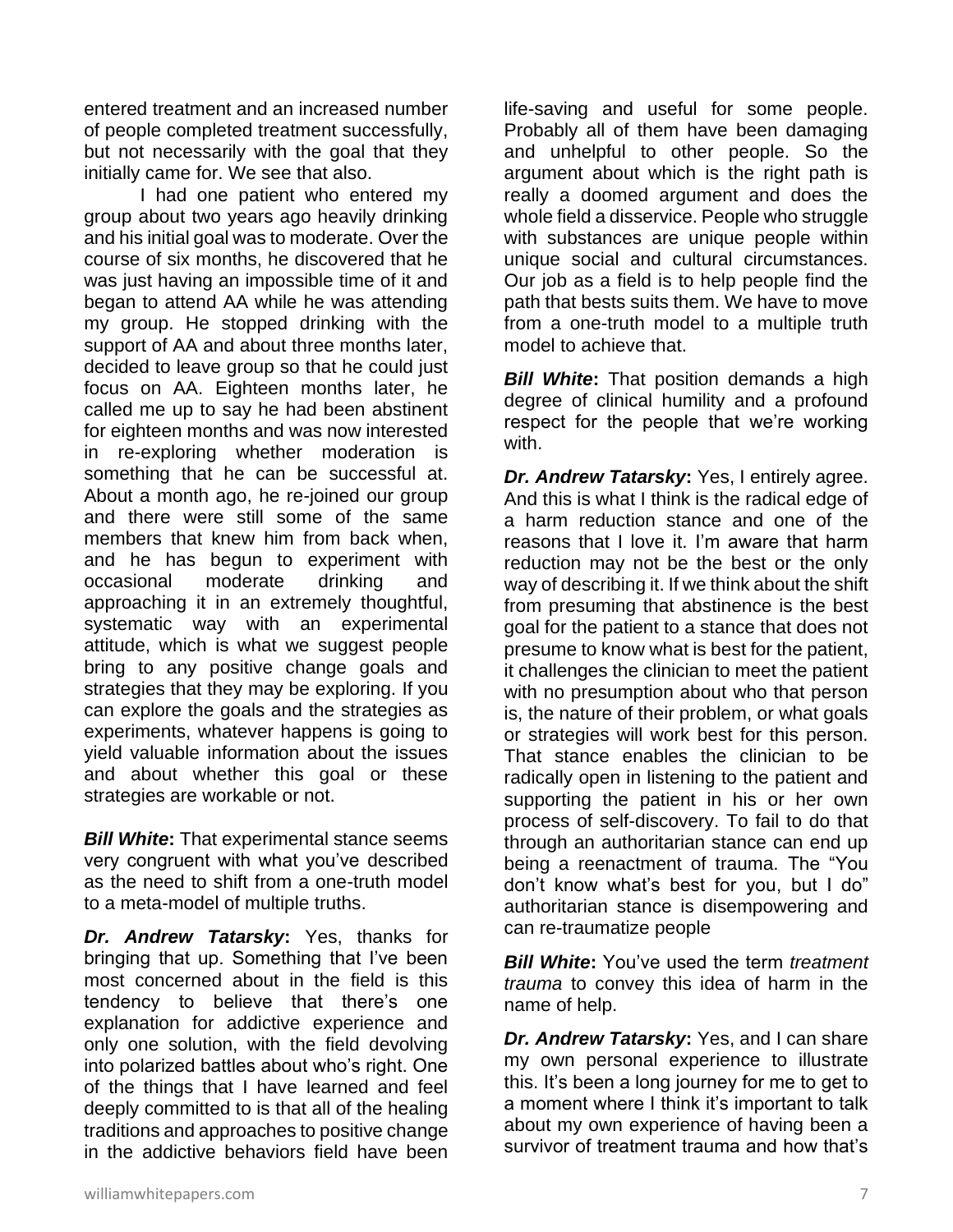informed my life and my passion and my commitment to making positive changes in the field. Initially, I think it was operating unconsciously. It was a number of years after I was already in the field, was developing my integrative harm reduction therapy model, and playing an increasing leadership role in the field that I made the connection to an experience that I had when I was a teenager that I had buried. I had completely dissociated it.

When I was thirteen, I began to use drugs. This was the late '60s, and it was an exciting time and a lot of people in my age group were experimenting with different drugs. I got involved with smoking pot and taking psychedelics. My use was primarily recreational and social, although I now know that I was also self-medicating difficult personal issues in a variety of ways for me as a thirteen- or fourteen-year-old to be using such substances. I had some very wonderful drug experiences, and I had some very terrifying experiences on LSD. My family and I decided that it would be useful for me to get away from that peer group and to stop using these drugs, and we found a nonresidential therapeutic community for me to join. I was in the program for ten months. It started out as wonderful experience of becoming part of a community that seemed to be devoted to helping people explore their feelings and learn how to be more authentic and feel safer in a group. It provided structure, and it provided opportunities for me to develop skills in taking on various jobs around the center. But about halfway through the experience, I broke a rule, and my experience went from one of heaven to hell.

I experienced the most brutal, attacking, humiliating experiences that you could imagine. You and Bill Miller described in your paper on the history of confrontation in addiction treatment exactly what I went through. This was 1970 and the program was one started by several graduates of Daytop Village and modeled after it. I had to wear a sign. I was put in the middle of groups where others were verbally attacking me and calling me names. I felt blindsided and immobilized, not able to think or speak. And then I began to kind of gather myself together and I thought, "Okay, so this is about expressing myself and getting into my feelings," and I began to try to fight back and let people know that I felt really hurt and angry and betrayed. The staff just upped the ante. They brought in other staff, some people I didn't even know, in a series of groups and, essentially, shut me up through verbal attacks. I ultimately came to feel that I needed to leave because this wasn't about supporting me. It seemed designed to break me down and shut me up. So, I left at the age of 15 with no follow-up contact.

When you're a "splittee" from one of these programs, you're banished and unable to contact others in the program. And that isolation happened at a time when I was just starting a new high school. I completely buried the experience and moved forward in my life. There were post-traumatic symptoms from that experience that I only later connected, such as sleep problems and difficulty speaking in public. Symbolically, the experience of attempting to speak in the program and being met by such a wall of attack contributed to this anxiety. I think on a subliminal level that was a big part of what drew me later in my life to become interested in the limitations and the problematic aspects of the traditional addiction treatment system. In beginning to articulate what I thought was wrong and what would be corrective to the treatment system, I was finding my voice--the voice that I had lost in that treatment experience. It was about ten years or so after I had discovered harm reduction that I made these personal connections.

There are two reasons that I've decided to talk about this publically: one is that in my own personal work on myself, now 45 years later, I continue to discover the deeper and deeper realms of the impact that these experiences had on me. It is through this personal exploration, and my increasing therapeutic work with patients who have experienced versions of this, that I have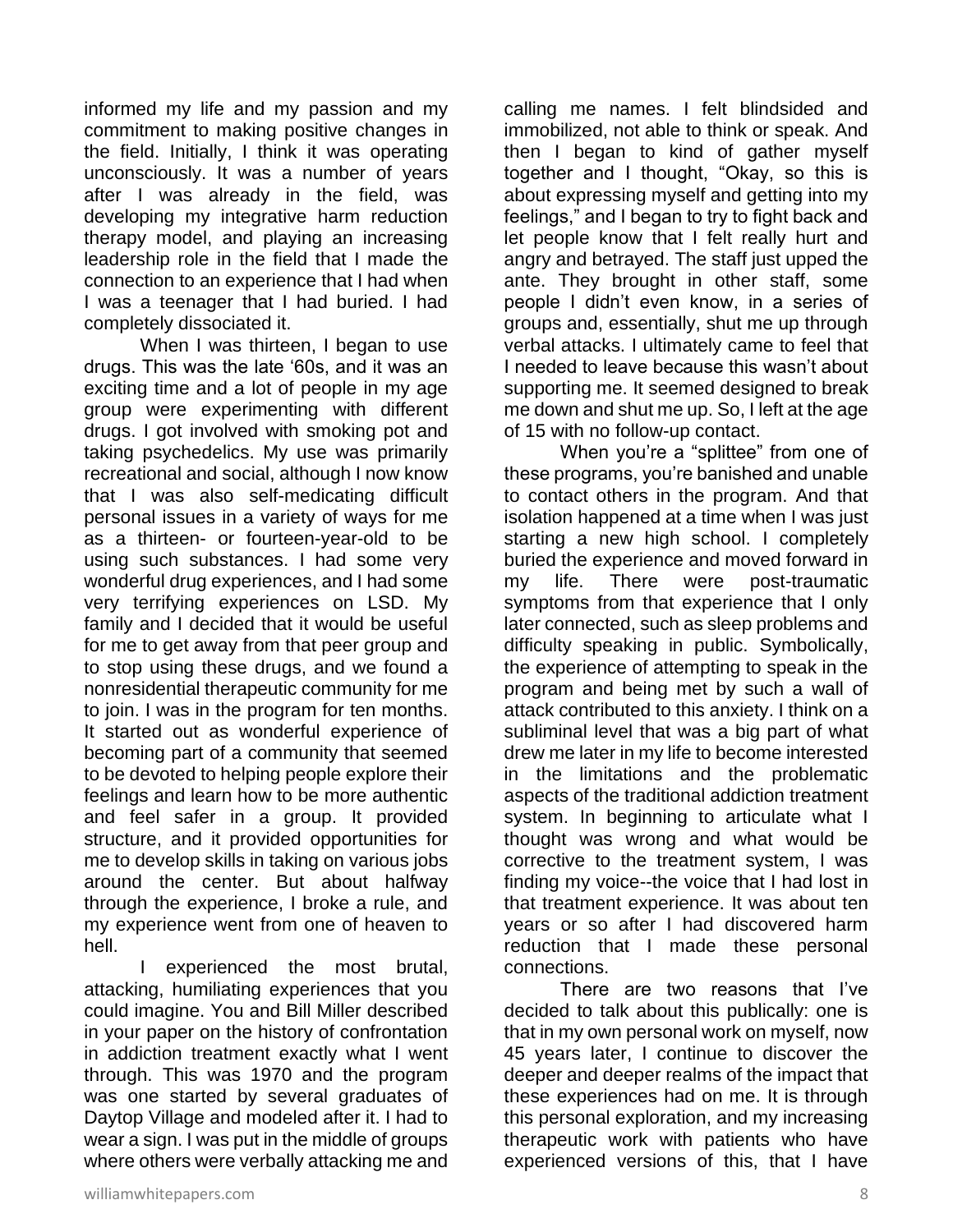learned just how profoundly impactful these kinds of experiences have been on my life, and, by extension, I've begun to wonder how many hundreds of thousands of people have gone through experiences like this, and, in some cases, much worse.

How important is it for us as a field to name this phenomenon, which at this point I'm calling treatment trauma, and to get the message out that people may be suffering from the fallout from experiences like this? I think it could help people begin to make the connection that I have made and begin their healing process as I have.

*Bill White***:** The field has never fully acknowledged the extent of that harm nor has it attempted to make any kind of amends or restitution related to that.

*Dr. Andrew Tatarsky***:** That's right, and I wonder how we might do that.

*Bill White***:** What was the response from the field as you began using your voice in expressing ideas and approaches to harm reduction?

*Dr. Andrew Tatarsky***:** I have had almost universally positive responses, and maybe it's because I am very inclusive. I frame this work, not at odds with abstinence-based treatment, but as a harm reduction umbrella that embraces and includes abstinencebased treatment and Twelve-Step programs. I believe that people in all of these different settings want the same thing: we want to know how we can, as a field, be better able to help more people. When framed in that way, I have had very little opposition. Most of the people that I meet and talk to are very much in sync on this. In fact, I'm right now in the midst of some discussions with the people in the federal government, who, even though they're not supposed to say it publically, fully embrace these ideas.

These newer models for understanding clinical complexity and diversity within the field, such as the stages of change model and the mild, moderate, severe substance use disorder model that's now in DSM all affirm that we have a large majority of people that are struggling somewhere on the spectrum of problematic substance use who, for a variety of different, legitimate reasons, are not ready, able, or willing to embrace abstinence. Our traditional treatment system has really been irrelevant to that larger group of people. So the question becomes how the field can adapt itself to become more appealing and more relevant to the needs of that large group of people.

*Bill White:* Do you see great potential in the future integration of harm reduction psychotherapy with traditional models of treatment and recovery support?

*Dr. Andrew Tatarsky***:** I feel very optimistic about such integration. Not only do I believe that it makes intellectual sense, everyday I'm seeing people from traditional treatment settings seeing the wisdom of a continuum of care that engages people along the entire spectrum of positive change goals and motivational stages and affirming the idea that people should be able to enter any door and be supported in moving in a positive direction to the extent that they're ready. There is an emerging vision of a seamless system from syringe exchange to moderation support to abstinence-based treatment. I've had an increasing number of conversations with people from very traditional rehabs who support this full continuum of care view. I think there's openness in the field right now to recognizing that our traditional abstinenceonly treatment or incarceration options have been an abysmal failure for far too many people. We're now increasingly recognizing that drug-use is a health issue rather than a stigmatized moral or criminal justice issue. As we shift to seeing substance use as a health issue and see people vary along a spectrum of problem severity, it makes sense that we explore creative ways of reaching that entire spectrum of people.

#### **Writing and Teaching**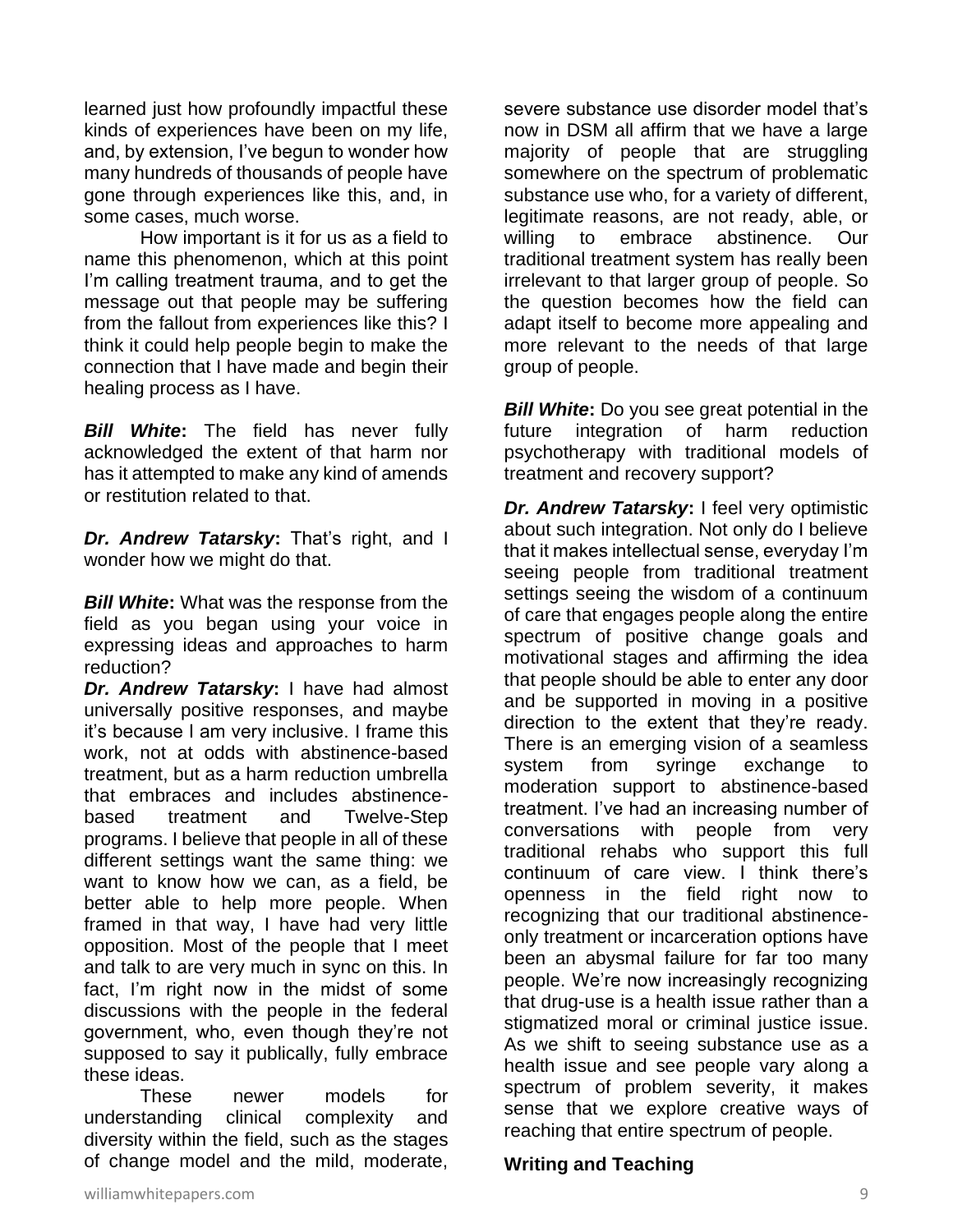*Bill White***:** Teaching and writing seem to have been a very important way for you to express the voice we've been referring to. How have you integrated writing and teaching and the international work within your clinical work? A lot of clinicians would ask, "How do you ever find time for that?"

*Dr. Andrew Tatarsky***:** Well, with not enough sleep. I've thought about how leaders are not necessarily people who are any smarter or any more skilled than people who are not leaders, but leaders are the ones that are willing to step up. But also, a community of supportive colleagues is essential to all of my professional activities. Almost all of my early writing was done in response to an invitation and I didn't realize how much work it would be, particularly with my book. My first paper in 1998 on an integrative approach to harm reduction psychotherapy was in the first special issue of *In Session: Journal of Clinical Psychology* that was guest-edited by Alan Marlatt and Judith Gordon. It was actually in that paper that I coined the term harm reduction psychotherapy. Shortly after the paper came out, I was having a party at my apartment and a friend of mine, Dr. Michael Moskowitz, who was an editor at the time at Jason Aronson heard about the paper and said, "Hey, why don't you do a quick and dirty book, kind of a casebook on successful cases of addiction treatment?" His "quick and dirty" invitation sounded like it would be an easy thing to do, and so I agreed not knowing it would take four years and three different evolutions in the form and the focus of the book. So, it is a tremendously difficult balancing act to write and teach in the context of having a clinical practice and running a center. But, increasingly, I've had invaluable support from colleagues for all of my professional activities. Dr. Scott Kellogg has been a frequent writing partner of mine and our collaboration has been an extremely fruitful one. His vision, energy, perseverance and shared passion for improving the treatment of people with substance use issues have been critical support to my

writing and publishing. Dr. Jenifer Talley has been my director and co-teacher of our One Year Certificate Program in Harm Reduction Psychotherapy at the New School for Social Research and my assistant director at the Center for Optimal Living. She shares the workload, covers for me when I am traveling and has made significant creative contributions to my work over the last five years. My clinical team members and administrative staff at the Center for Optimal Living actively contribute to all of our activities and take leadership in various aspects of the center's work. I've been able to cut my personal clinical practice back a bit, which creates more time for me to write and to train. And the last several years, I've been doing international training up to six times a year, which I frequently attach it to a vacation. My patients have come to accept and understand that there will be periodic breaks so it has not been terribly disruptive.

#### **International Work**

*Bill White:* You've trained in the Philippines, Lebanon, Indonesia, Switzerland, France, Chile, Russia, China, Austria, Canada, Ukraine, Ireland and Poland. What have you learned from those experiences and seeing how your ideas have been integrated into those countries?

*Dr. Andrew Tatarsky***:** The international work has been a tremendous adventure, and I've felt honored and privileged to have the opportunity to do this work. The international invitations came in response to my publications. So, I would advise people who are interested in having a larger audience and having some amazing adventures to first focus on writing. My writing led to international talks and trainings, which in turn have been a major spur for my own professional development and the development of integrative harm reduction psychotherapy. It's really in attempting to take my work to new communities around the world that I've learned how to become a trainer. Each time I'm training, I'm really on the edge of my understanding, and the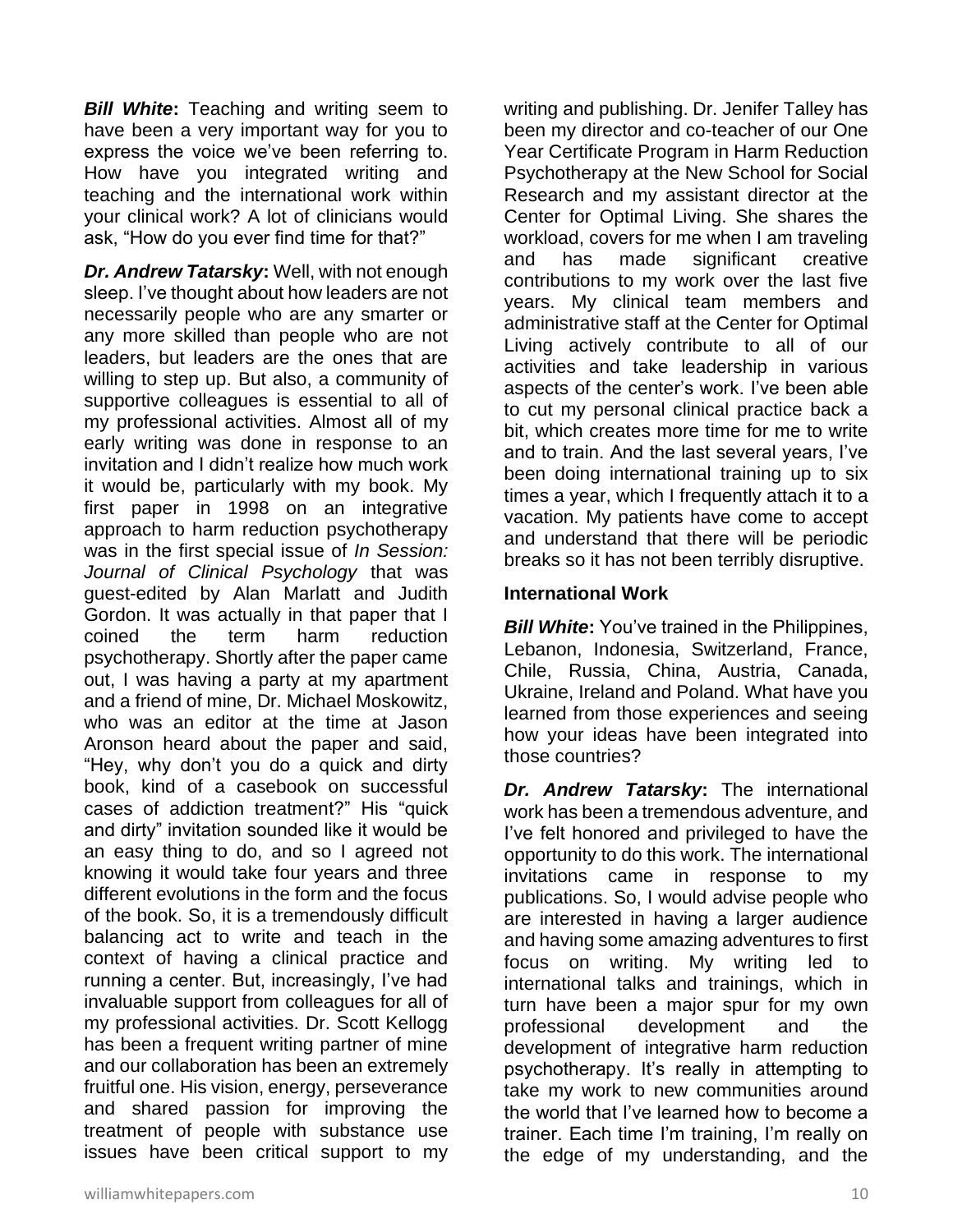training process supports and pushes continued clarification of different areas of the model that need to be refined.

I've learned how universally applicable these ideas are. Despite the cultural differences and the differences from region to region, I discover again and again how universally human we all are and globally struggle with the same kinds of realities, truths, needs, and aspirations. That's been a wonderful experience that has affirmed my hope for humanity. At our core, we're all the same.

I've really wondered what it is about us essentially as humans that give rise to ambivalence about drug use. So many of us are prone to excessive drug use while at the same time our societies have responded to such use in punitive ways. I believe that humanity's essential conflicts about pleasure, authority and autonomy get expressed in problematic drug use and what seems to be a universal ambivalence about drug use. These are dynamics that I see at play around the world.

## **Career-to-Date Reflections**

*Bill White***:** What personal rewards have you experienced through your advocacy of harm reduction psychotherapy?

*Dr. Andrew Tatarsky***:** What is most rewarding to me is having the opportunity to bring a new more hopeful perspective on helping to a group of people who have been so hurt, un-helped, and blamed for too long. I get feedback from people all over the world that the harm reduction psychotherapy perspective is an inspiring, life-saving, and an effective alternative to the negative messages and experiences that they've had throughout their lives. I hear that from the patients that we treat at my center, from people that I meet in trainings and messages that I get on social media, that all affirm that I'm on the right path and I'm doing something that many people find extremely helpful. It's a privilege to have connected with an amazing global community of exceptional people who are committed in their countries

and in their cities to making a difference by challenging what's not working and trying to bring something that's more hopeful, useful, and healing. I feel lucky to be part of this wonderful global community of helpers.

**Bill White:** Would you have any guidance for individuals who would like to pursue training in harm reduction psychotherapy or integrate IHRP principles into their traditional treatment settings?

*Dr. Andrew Tatarsky***:** I would recommend they start by reading the literature of harm reduction psychotherapy; books, and articles by myself, Patt Denning, Tom Horvath, Scott Kellogg, Jeannie Little, Alan Marlatt, Bill Miller Fred Rotgers and Debbie Rothschild. We offer an annual intensive three-day training in integrative harm reduction psychotherapy in conjunction with The New School here in New York that people may find quite helpful. We also have a one-year certificate program in integrative harm reduction psychotherapy at The New School in New York. People can get on the Center for Optimal Living mailing list and be kept abreast of our training activities around the world. There are a number of upcoming training opportunities that people can participate in.

*Bill White***:** Dr. Tatarsky, thank you for taking this time to share your ideas and experience.

*Dr. Andrew Tatarsky*: Thank you, Bill, for the opportunity.

**Acknowledgement**: Support for this interview series is provided by the Great Lakes Addiction Technology Transfer Center (ATTC) through a cooperative agreement from the Substance Abuse and Mental Health Services Administration (SAMHSA) Center for Substance Abuse Treatment (CSAT). The opinions expressed herein are the view of the authors and do not reflect the official position of the Department of Health and Human Services (DHHS), SAMHSA, or CSAT.